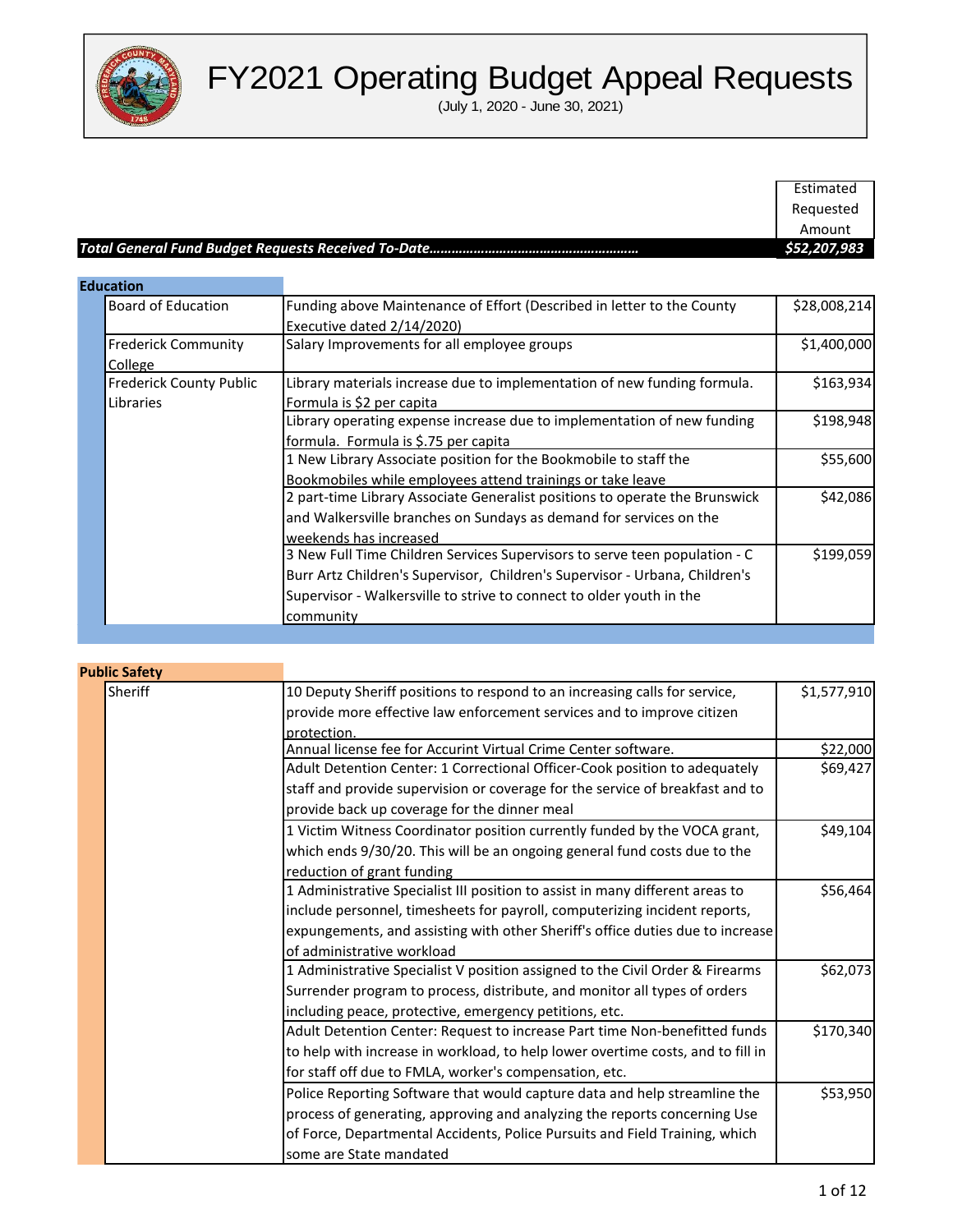

|                             |                                                                                 | Estimated   |
|-----------------------------|---------------------------------------------------------------------------------|-------------|
|                             |                                                                                 | Requested   |
|                             |                                                                                 | Amount      |
| <b>Emergency Management</b> | 1 Deputy Division Director position to handle the increased daily and           | \$196,986   |
|                             | strategic work in support of the Division Office                                |             |
|                             | Additional compensation for Emergency Management Coordinator to keep            | \$8,655     |
|                             | the position consistent with the duties performed at a rate comparable to       |             |
|                             | similar positions.                                                              |             |
|                             | Consultant to provide additional technical support beyond base staff            | \$200,000   |
|                             | expertise for the many public safety systems                                    |             |
|                             | 1 Technical Project Manager position to provide appropriate project scoping     | \$95,442    |
|                             | and planning support, scheduling coordination, meeting facilitation,            |             |
|                             | workflow support, and follow up to ensure timely completion of projects and     |             |
|                             | maximize opportunities for partnerships that add value to the county.           |             |
|                             | Project Management Software to assign staff resources and track progress,       | \$42,500    |
|                             | facilitate collaborative meetings and to report on activities by employee,      |             |
|                             | work phase, and project                                                         |             |
|                             | 2 Emergency Communications Managers positons to assist in managing all          | \$186,461   |
|                             | aspects of the Department with prioritization in the areas of Training,         |             |
|                             | Technology, Operations and Quality Assurance units                              |             |
|                             | Additional funds for required training to cover the Departments training        | \$100,000   |
|                             | needs and anticipated staff increases. Emergency Communications staff are       |             |
|                             | required to receive continuing education credits per year to maintain their     |             |
|                             | required certifications. In addition, they have staff that have higher level    |             |
|                             | certifications that are needed for training new staff and for quality assurance |             |
|                             | Additional funding for uniforms                                                 | \$18,000    |
|                             | Increase in mileage due to continued travel to meetings, trainings and          | \$2,700     |
|                             | conferences outside of Frederick County                                         |             |
|                             | 1 Administrative Aide to assist in the routine administrative tasks such as     | \$72,224    |
|                             | preparing staff reports, assisting the Grant Manager with purchases and         |             |
|                             | payment information, reviewing budgets and assisting with other                 |             |
|                             | administrative duties within the department                                     |             |
|                             | Funding for additional Everbridge module to accommodate for the loss of         | \$30,000    |
|                             | capability of reverse 911 due to citizens using land lines less                 |             |
|                             | Funding for onsite maintenance and repairs for all County emergency             | \$3,500     |
|                             | management weather stations                                                     |             |
|                             | Funding for EOC and the 911 center audio and visual maintenance contract,       | \$16,957    |
|                             | was previously funded via a grant                                               |             |
|                             | 4 additional Emergency Communication Specialist IV -Training positions to       | \$333,467   |
|                             | address the training needs of a growing Department                              |             |
|                             | 4 additional Emergency Communications Specialist IV-Quality Assurance           | \$333,467   |
|                             | positions to facilitate efforts regarding call and/or event review placing      |             |
|                             | renewed attention on Quality Assurance and Quality Improvement                  |             |
|                             | 24 Additional Call-Takers for Emergency Communications to keep up with          | \$1,516,145 |
|                             | increasing call volume                                                          |             |
|                             | Funding for a comprehensive disaster pre-planning and damage assessment         | \$5,250     |
|                             | software                                                                        |             |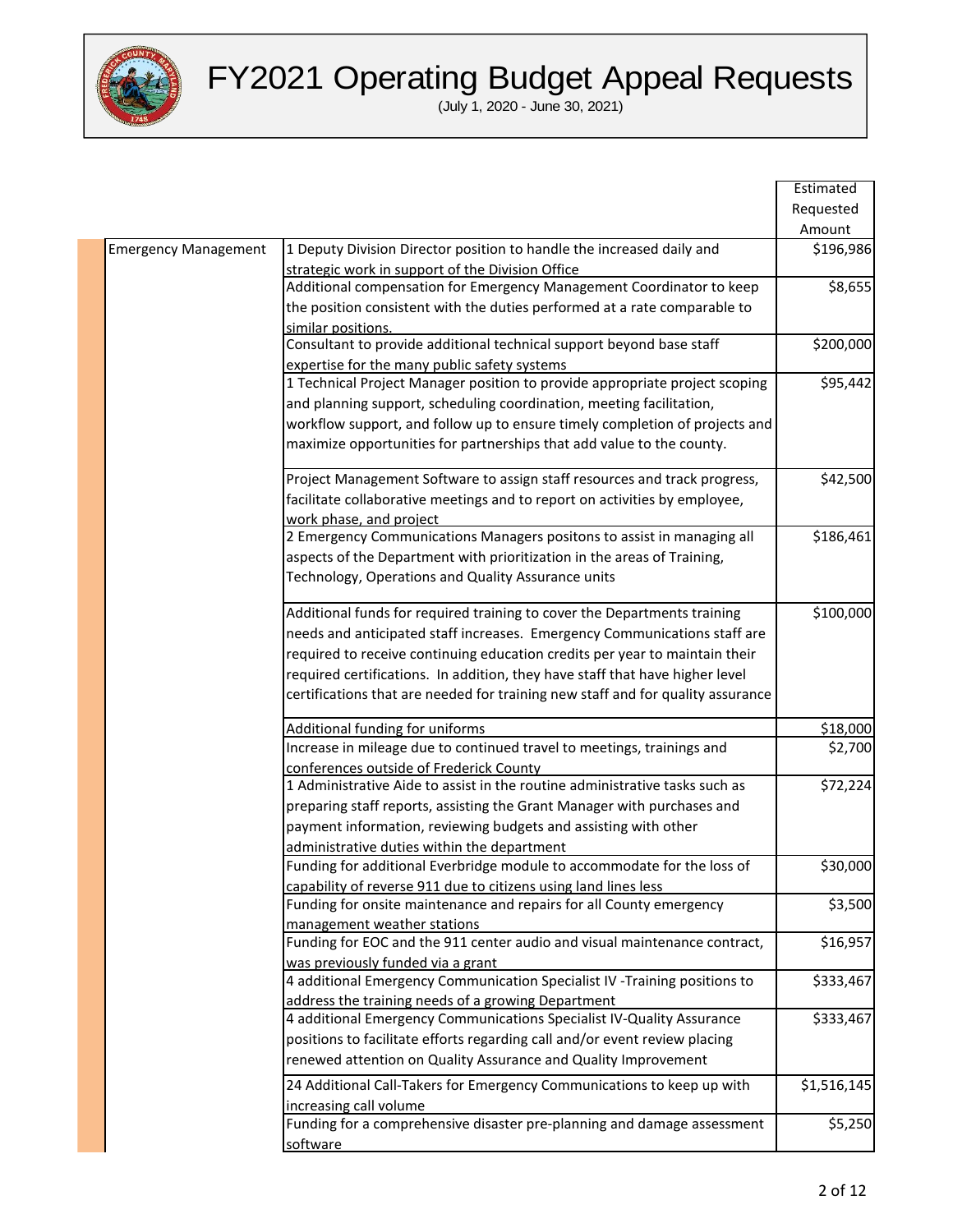

|                             |                                                                                  | Estimated   |
|-----------------------------|----------------------------------------------------------------------------------|-------------|
|                             |                                                                                  | Requested   |
|                             |                                                                                  | Amount      |
| <b>Emergency Management</b> | Increase contracted services for flood Hazard Mitigation planning and a          | \$150,000   |
|                             | Grant match for Hazard Mitigation Grant Program                                  |             |
|                             | SafeFrederick Strategic Plan to ensure a coherent, cross-agency, multi-year      | \$100,000   |
|                             | set of strategic objectives for the development of public safety services inline |             |
|                             | with Livable Frederick.                                                          |             |
|                             | Increase in funding for part-time positions to provide for the leave impact of   | \$350,000   |
|                             | Emergency Communications staff while attending training and on leave. This       |             |
|                             | funding is needed to fund the minimum staffing requirements for 24/7             |             |
|                             | operations.                                                                      |             |
|                             | Overtime funding for Emergency Communications staff. The department has          | \$50,000    |
|                             | to maintain minimum staffing levels for a 24/7 operation to ensure they are      |             |
|                             | able to handle the call volume, workload and meet the demands of the             |             |
|                             | community and Frederick County. Staff overtime is needed to cover shifts         |             |
|                             | while ECS II and ECS III staff is on leave or attending training.                |             |
|                             |                                                                                  |             |
|                             | Funding for EOC web-based incident command and resource management               | \$6,625     |
|                             | system (DisasterLan). This has previously been funded from grant funds that      |             |
|                             | have been reduced each year                                                      |             |
|                             | Increase the travel/training budget by \$500 per employee.                       | \$6,500     |
|                             | 1 Special Hazards Emergency Planner to assist in the coordination of             | \$81,670    |
|                             | planning, training, and exercising plans related to the Biological Agent         |             |
|                             | Registry laboratories and Tier II fixed hazardous materials facilities           |             |
|                             | Funding for contractors to provide quality assurance call review and             | \$75,000    |
|                             | instructor services to the Department of Emergency Communications                |             |
|                             | Salaries for the Frederick County Non-Emergency Call Center (NECC) Staff         | \$50,000    |
|                             | and 911 operator assigned to the Emergency Operations Center (EOC) during        |             |
|                             | emergency incidents and EOC activation. The Frederick County Non-                |             |
|                             | Emergency Call Center (NECC) shall be activated when emergency or planned        |             |
|                             | events warrant the full activation of the EOC, or at the determination of the    |             |
|                             | Director of Emergency Management.                                                |             |
|                             | Additional funding for the delivery of 911 call overflow and non-emergency       | \$17,950    |
|                             | telephone service to the Emergency Communications Centers                        |             |
|                             |                                                                                  |             |
|                             | Replace 6 monitors in the EOC and two displays for the EOC policy group          | \$17,388    |
|                             | conference room                                                                  |             |
| Fire & Rescue Services      | 22 total Firefighter positions to staff the new Northgate Fire Station (13) and  | \$2,408,906 |
|                             | complete staffing at the Guardian Hose Company in Thurmont to 24-hour            |             |
|                             | staffing (9). Funding also needed for upgrades to include the proper             |             |
|                             | management within these Stations                                                 |             |
|                             | 1 BLS Quality Assurance (Lieutenant Medic) position that would be the            | \$98,369    |
|                             | second Quality Assurance Officer within the EMS Office and it would allow        |             |
|                             | for the review of BLS patient care reports.                                      |             |
|                             | Personal Protective Equipment (PPE) On-going - There are 60 sets expiring,       | \$340,000   |
|                             | and an additional 40 sets requested for Emergency Replacement of PPE. This       |             |
|                             | includes, Helmets, Fire Coats, Fire Pants, Boots, Gloves and Hoods.              |             |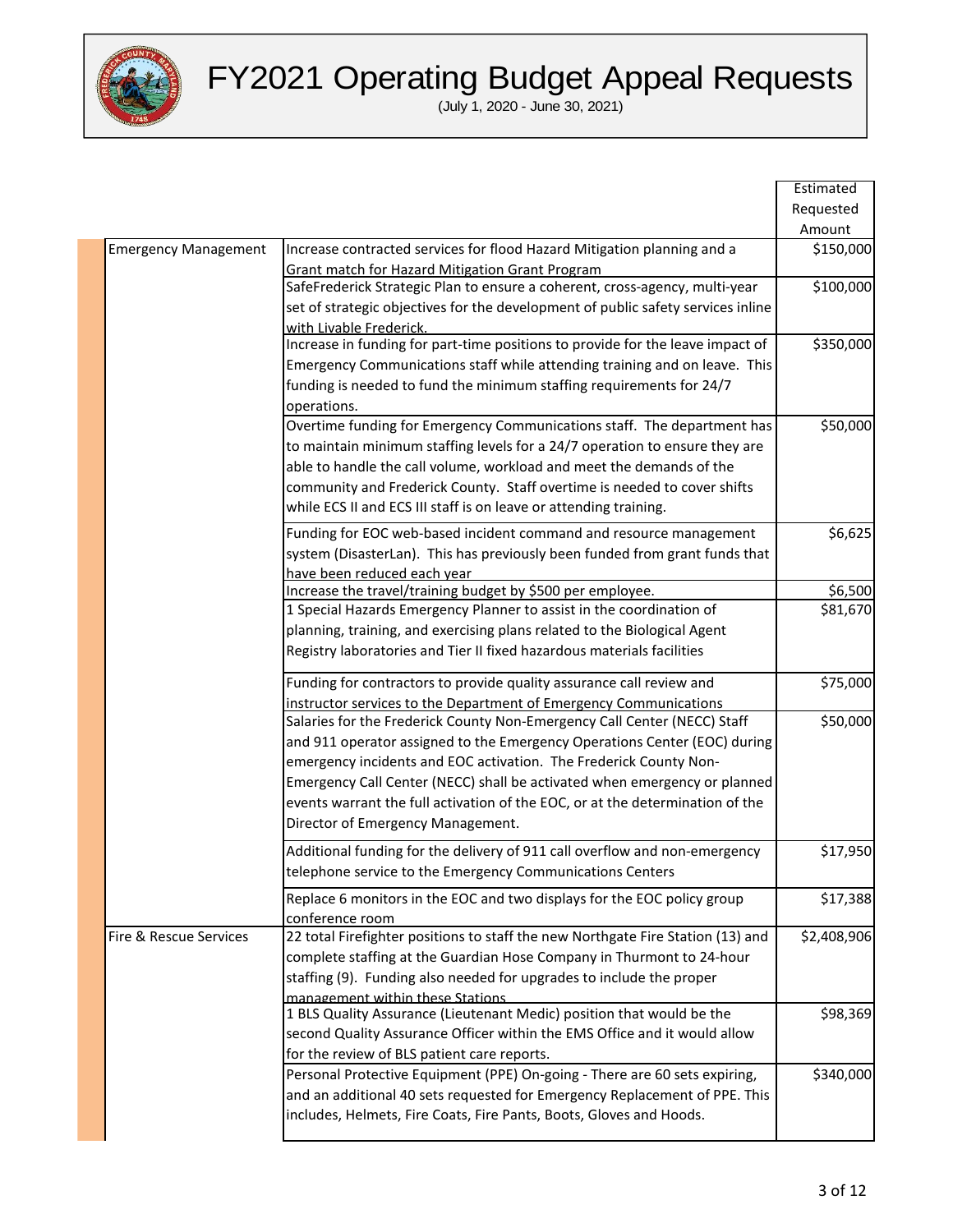

|                        |                                                                                | Estimated |
|------------------------|--------------------------------------------------------------------------------|-----------|
|                        |                                                                                | Requested |
|                        |                                                                                | Amount    |
| Fire & Rescue Services | 1 EMS Captain position to assist in the management and oversight of many       | \$175,964 |
|                        | projects and programs within the EMS office. This addition will help reduce    |           |
|                        | the number of projects handled by the EMS Lieutenants affording them the       |           |
|                        | time needed to function as a true field supervisor to our ALS providers.       |           |
|                        | 1 BLS Instructor (Lieutenant) position that would assist with Basic Life       | \$97,965  |
|                        | Support training program creation, oversight, management and delivery,         |           |
|                        | responsible for delivery of Academy Sponsored Emergency Medical                |           |
|                        | Technician (EMT) courses as well as all continuing education for incumbent     |           |
|                        | EMT re-certification courses, provides oversight for additional incumbent in-  |           |
|                        | service EMS education, and manages and coordinates all EMS related             |           |
|                        | community outreach programs including but not limited to Stop the Bleed,       |           |
|                        | Hands Only CPR and CPR certification courses for other county agencies.        |           |
|                        | 1 Apparatus Captain position to be responsible for the management and          | \$181,753 |
|                        | oversight of the Division of Fire Rescue fleet of fire apparatus, ambulances,  |           |
|                        | medic units and support vehicles.                                              |           |
|                        | 1 Apparatus & Equipment Tech (Firefighter III) position that would be          | \$85,590  |
|                        | responsible for upkeep, accountability and maintenance of all PSTF             |           |
|                        | apparatus, Training Props, equipment and tools.                                |           |
|                        | Contract Services - 02X Human Performance Program Cost Increase - An           | \$67,744  |
|                        | increase to the current contract is requested due to the increase in number    |           |
|                        | of personnel and additonal services                                            |           |
|                        | Paramedic Class Funding \$148,702 to cover expenses associated with the        | \$192,172 |
|                        | paramedic class including the financial impact of backfilling for the employee |           |
|                        | students. Also included is an ALS Education Training Simulators \$41,770 to    |           |
|                        | provide the most reality based hands-on training for EMS students while        |           |
|                        | ensuring the global safety of our students and instructors.                    |           |
|                        | Vehicle insurance deductibles funding to volunteer corporations for            | \$20,000  |
|                        | deductibles to be paid (\$1,000 each) when accidents occur. Currently, the     |           |
|                        | deductible is paid from the Matrix Funding and reduces the money available     |           |
|                        | to them for their operating cost.                                              |           |
|                        | Flashover Simulator to effectively train personnel to recognize, delay and     | \$72,774  |
|                        | eliminate a flashover. This request also includes to accommodate the           |           |
|                        | placement of the simulator                                                     |           |
|                        | County Match (10%) for the DHS Assistance to Firefighters grant to replace     | \$55,000  |
|                        | the thermal imaging cameras carried on the County's fire apparatus Rapid       |           |
|                        | Intervention Bags and the purchase of smaller individualized SEEK Thermal      |           |
|                        | Imagers for each of the county's fire apparatus to be worn by firefighters     |           |
|                        | involved in interior firefighting                                              |           |
|                        | Request is to purchase two new Medic Units and then rotate two of the          | \$180,834 |
|                        | older front-line units to reserve prior to reaching high mileage and years of  |           |
|                        | age to improve the reserve fleet                                               |           |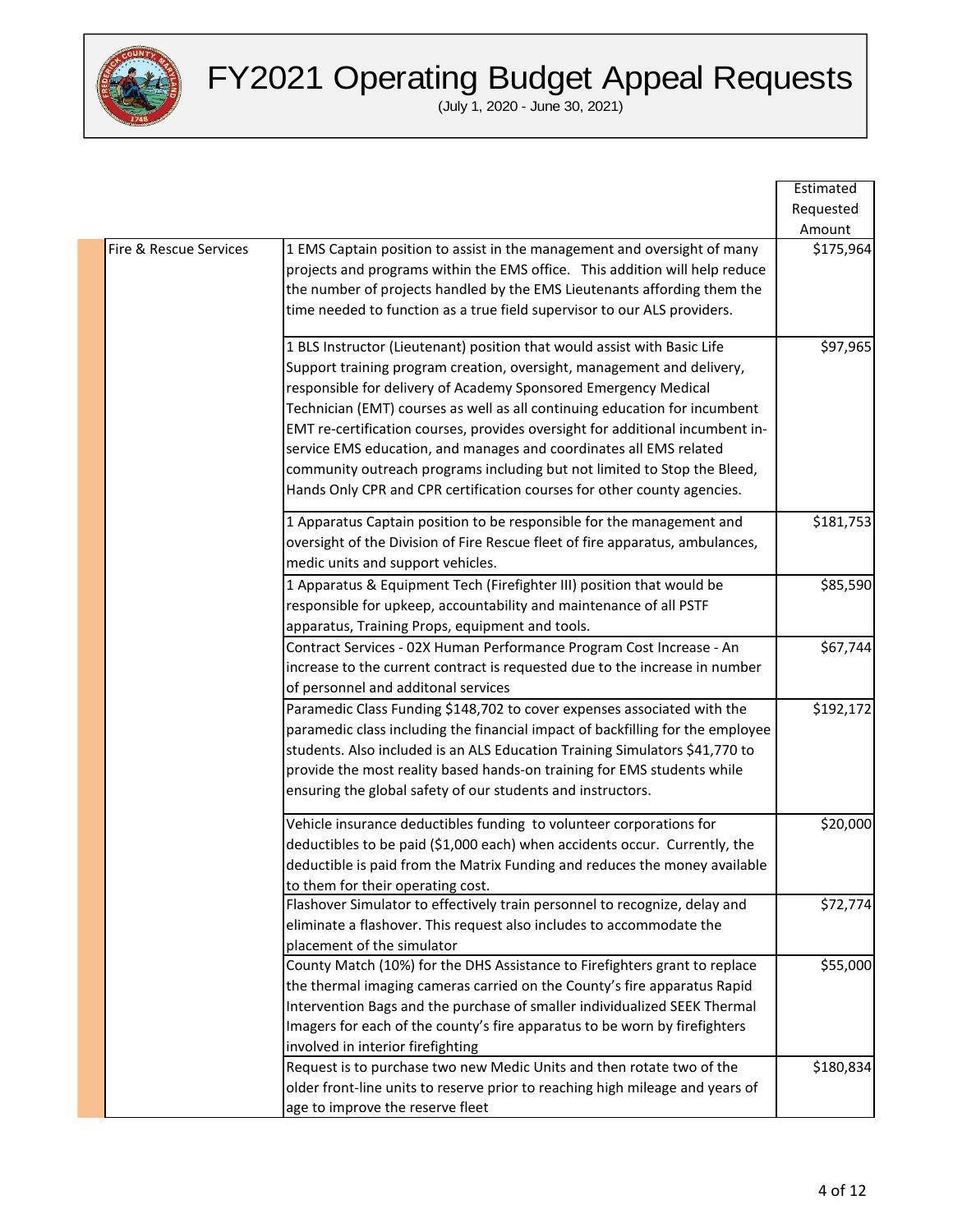

(July 1, 2020 - June 30, 2021)

|                                    |                                                                               | Estimated |
|------------------------------------|-------------------------------------------------------------------------------|-----------|
|                                    |                                                                               | Requested |
|                                    |                                                                               | Amount    |
| <b>Volunteer Fire &amp; Rescue</b> | Volunteer Fire & Rescue is requesting funding for a "PPE for Voucher          | \$44,000  |
| <b>Services</b>                    | Program" designed to provide Personal Protective Equipment to each of the     |           |
|                                    | county's fire stations for volunteer firefighters.                            |           |
|                                    | Volunteer Fire & Rescue is requesting funding to start a High School          | \$51,485  |
|                                    | Cadet/Volunteer Training Program to fulfill a training deficit in recruitment |           |
|                                    | and diversity                                                                 |           |
|                                    | Dive Team requesting one-time funding for equipment. Much of this             | \$30,934  |
|                                    | equipment is either no longer serviceable or is outdated and the Dive Team    |           |
|                                    | has grown from 4 members to 25                                                |           |
|                                    | Emergency Generator for Brunswick Co. 19 - The current generator is out of    | \$80,000  |
|                                    | service due to its age & the inability to obtain parts.                       |           |
|                                    | Additional funding for the Hazmat Team due to the increase in fleet charges   | \$37,588  |
|                                    | to maintain the HIRT & Decon Unit. These vehicles are 15 years old and        |           |
|                                    | becoming more expensive to maintain.                                          |           |
|                                    | Water Rescue Team funding to purchase Personal Protective Equipment, a        | \$20,081  |
|                                    | boat motor, and on-going maintenance for the rescue boats.                    |           |
|                                    |                                                                               |           |

#### **Community Needs**

| <b>Animal Control</b>    | 1 Deputy Director position - To handle duties currently absorbed by an           | \$107,642 |
|--------------------------|----------------------------------------------------------------------------------|-----------|
|                          | Animal Control Officer and be a backup for the Division Director                 |           |
|                          | Increase to Animal License Expense account since actual fees are not             | \$5,000   |
|                          | sufficient to cover the expenses for pet licensing                               |           |
|                          | Increase to Microchips/Scanners account due to higher expense then the           | \$8,000   |
|                          | adoption fees and return-to-owner fees                                           |           |
| <b>Citizens Services</b> | Scott Key Center: 3 Community Support Specialists to enable the center to        | \$195,565 |
|                          | efficiently provide services as its service model changes                        |           |
|                          | Scott Key Center: Increased funding for part-time positions and substitutes      | \$20,000  |
|                          | for organizational changes in its service model                                  |           |
|                          | Scott Key Center: 1 Community Support Manager position to facilitate             | \$81,017  |
|                          | organizational changes in its service model and maintain the span of control     |           |
|                          | within a manageable scope                                                        |           |
| <b>Citizens Services</b> | Child Advocacy Center: 9 months of funding for part-time non-benefitted          | \$43,697  |
|                          | ACEs (Adverse Childhood Experiences) Liaison currently funded by VOCA            |           |
|                          | grant which ends 9/30/20. This will be an ongoing general fund costs due to      |           |
|                          | reduction of grant funding                                                       |           |
|                          | Family Partnership: 2 Child Development Assistants to effectively and            | \$47,607  |
|                          | efficiently serve clients which will be offset by an elimination of a part-time  |           |
|                          | line in the grant fund                                                           |           |
|                          | Family Partnership: 1 Child Family Assistant position efficiently serve clients  | \$23,853  |
|                          | which will be offset by the elimination of a part-time salary and fringe line in |           |
|                          | the grant fund                                                                   |           |
|                          | Housing: 1 Administrative Aide to meet the growing demands of the Housing        | \$64,407  |
|                          | Department and the expansion of programs and projects                            |           |
|                          | Housing: Move the two Homeless MOUs out of the Housing Initiatives Fund          | \$162,500 |
|                          | and into the General Fund                                                        |           |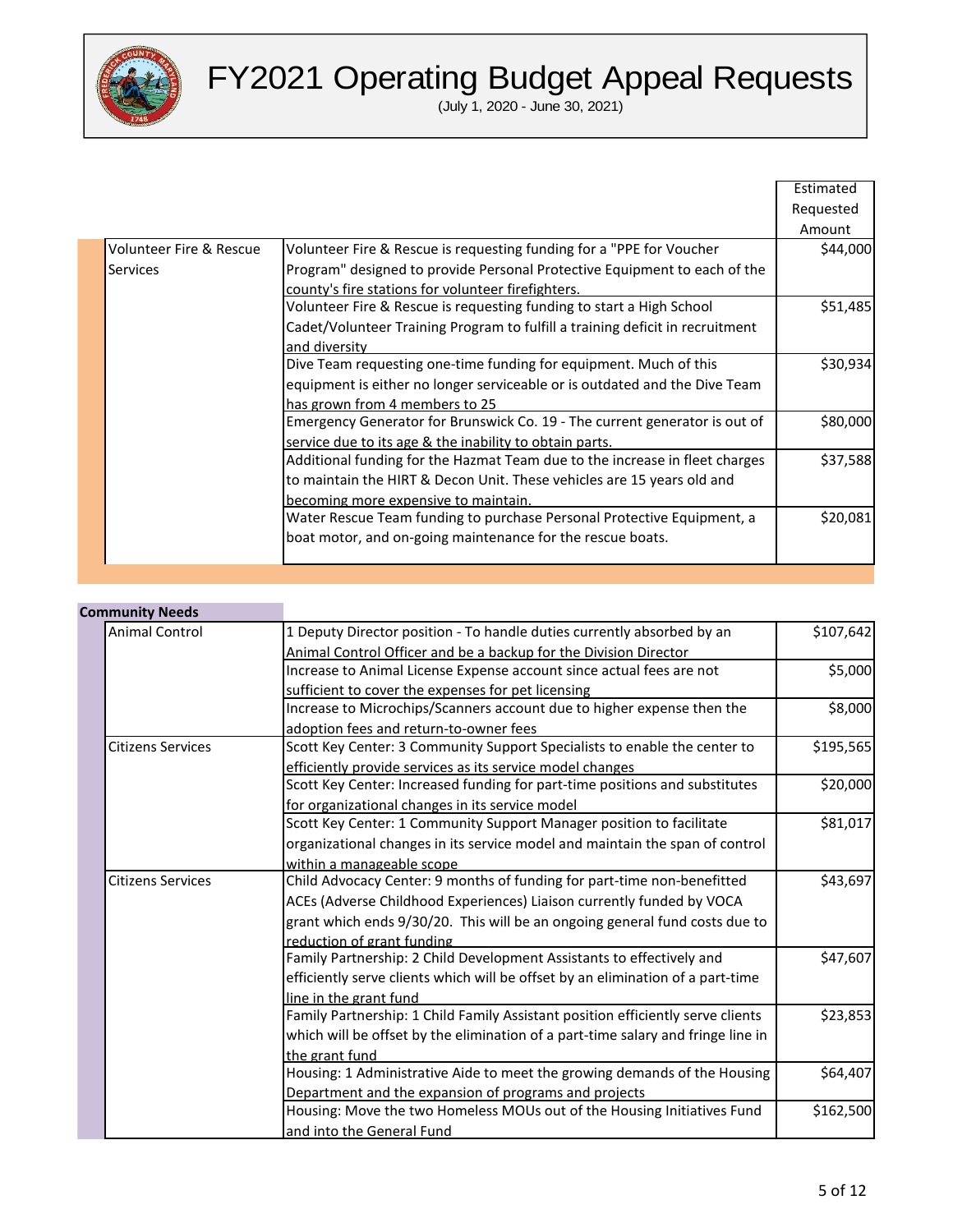

|                        |                                                                                                                                                                                                                                                                                                                             | Estimated  |
|------------------------|-----------------------------------------------------------------------------------------------------------------------------------------------------------------------------------------------------------------------------------------------------------------------------------------------------------------------------|------------|
|                        |                                                                                                                                                                                                                                                                                                                             | Requested  |
|                        |                                                                                                                                                                                                                                                                                                                             | Amount     |
| <b>Senior Services</b> | 1 Administrative Assistant position to support the growing demands of the<br>Senior Services Division                                                                                                                                                                                                                       | \$69,193   |
|                        | 1 Senior Center Assistant position for the Frederick and Middletown senior<br>center locations.                                                                                                                                                                                                                             | \$59,867   |
|                        | 1 Part-time non-benefitted Senior Center Assistant for Brunswick Senior<br>Center.                                                                                                                                                                                                                                          | \$32,164   |
|                        | Part-time staff for expanded service in various parts of the County.                                                                                                                                                                                                                                                        | \$172,885  |
|                        | 2 part-time Service Navigators- 1 part-time Client Services Administrator, and                                                                                                                                                                                                                                              | \$170,300  |
|                        | 1 part-time Community Health Educator to assist with the needs of the                                                                                                                                                                                                                                                       |            |
|                        | growing older adult population in Frederick County. This will be funded from                                                                                                                                                                                                                                                |            |
|                        | other funding sources and have a \$0 effect to the general fund                                                                                                                                                                                                                                                             |            |
| <b>Health Services</b> | Developmental Center: 1 additional Fiscal Assistant position to assist current<br>Fiscal Manager to serve the growing complexity center's programs                                                                                                                                                                          | \$66,049   |
|                        | Developmental Center: Reduction of telephone expense due to the removal<br>of some staff desk phones                                                                                                                                                                                                                        | (\$10,000) |
|                        | School Health Program: BOE- 1 Registered Nurse for new Urbana Elementary<br>school                                                                                                                                                                                                                                          | \$64,489   |
|                        | School Health Program: BOE-1 additional Health Room Tech for additional<br>workload                                                                                                                                                                                                                                         | \$109,581  |
|                        | School Health Program-BOE-Promotion of 2, 10 month school-based                                                                                                                                                                                                                                                             | \$26,170   |
|                        | Occupational Therapists to 11 month Occupational Therapist Supervisors to                                                                                                                                                                                                                                                   |            |
|                        | provide an organizational structure that has the appropriate span of control                                                                                                                                                                                                                                                |            |
|                        | and provides a level of supervision that ensures a high quality of service                                                                                                                                                                                                                                                  |            |
|                        | School Health Program: BOE-On-going audiometer calibration funding                                                                                                                                                                                                                                                          | \$1,000    |
|                        | School Health Program: Leadership, Team-Building and Coaching Skills<br>training for School Health Managers and Supervisors                                                                                                                                                                                                 | \$3,200    |
| <b>Public Works</b>    | 1 Deputy Director of DPW to provide a succession alternative and to provide<br>additional administrative duties for DPWs Engineering/Construction,<br>Administration and Fiscal Services components                                                                                                                         | \$155,211  |
|                        | Fleet: 1 Team Leader to support the Department Head concerning policy<br>development, vehicle, equipment and fuel procurement, inter-divisional<br>collaboration, vendor management and the establishment of Key<br>Performance indicators for good operating practices                                                     | \$114,171  |
|                        | 1 Subdivision Coordinator to manage and ensure proper inspection of<br>transportation infrastructure constructed by the development community<br>and accepted for public maintenance. This position would also assist the<br>Program Manager on the oversight of public improvements associated with<br>County CIP projects | \$94,263   |
|                        | 1 Special Projects Manager to facilitate logistics and resource scheduling of<br>personnel and capital assets for DPW which will also include proactive<br>communication to the public                                                                                                                                      | \$123,420  |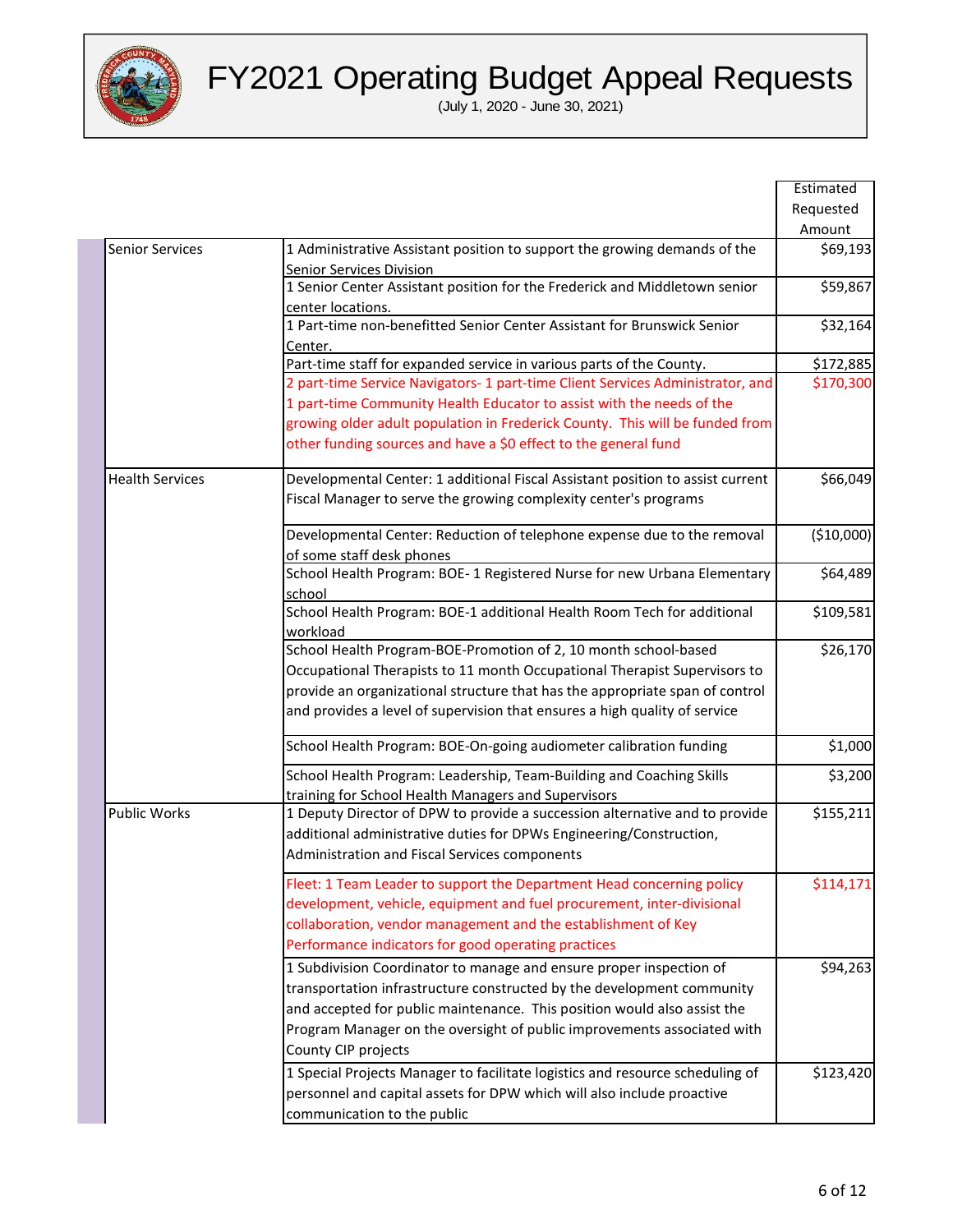

|                         |                                                                                                                                                                                                                                                                                                      | Estimated   |
|-------------------------|------------------------------------------------------------------------------------------------------------------------------------------------------------------------------------------------------------------------------------------------------------------------------------------------------|-------------|
|                         |                                                                                                                                                                                                                                                                                                      | Requested   |
|                         |                                                                                                                                                                                                                                                                                                      | Amount      |
| <b>Public Works</b>     | Fleet: 1 Technology Administrator to be dedicated to the time-consuming<br>implementation and maintenance of non-IIT-supported systems and the<br>requisite training tailored to DPW employees is mandatory to maintain<br>productivity                                                              | \$98,216    |
|                         | 1 Assistant Foreman to allow the Tree Crew Foreman to handle other<br>administrative functions and the assistant would be available to manage the<br>Tree Crews and would be accomplishing a successful succession                                                                                   | \$76,097    |
|                         | Increase overtime budget due to increase in FTEs from FY2018                                                                                                                                                                                                                                         | \$12,768    |
| <b>Transit Services</b> | 1 Transit Dispatcher position - A dispatcher in the p.m. hours would be able<br>to efficiently monitor active services and respond to emergencies and<br>requests for additional service when MARC train has issues, as well as<br>complete other dispatching duties. This is partially grant funded | \$20,599    |
|                         | Replace Bus #35923 (prior FY20 request was not funded by the State). Total<br>Cost: \$400,000                                                                                                                                                                                                        | \$40,000    |
|                         | Replace Bus #36060 (prior FY20 request was not funded by the State). Total<br>Cost: \$400,000                                                                                                                                                                                                        | \$40,000    |
|                         | Replace Bus #36062 (prior FY20 request was not funded by the State). Total<br>Cost: \$400,000                                                                                                                                                                                                        | \$40,000    |
| Planning & Permitting   | Forestry board: Request additional funding                                                                                                                                                                                                                                                           | \$1,350     |
|                         | Rural Legacy Program: Request matching funds                                                                                                                                                                                                                                                         | \$250,000   |
|                         | MALPF programming: Request full match funding for the program since Ag<br>Transfer Tax has decreased significantly                                                                                                                                                                                   | \$1,333,334 |
|                         | Ag Preservation: 1 Planner 1-Currently administer more programs than any<br>other county in the State (Critical Farms, MALPF, IPP, Rural Legacy, CREP<br>Easements, and MARBIDCO Next Generation Program).                                                                                           | \$72,014    |
|                         | Planning/Permintting: 1 Communications Manager will support the Division<br>in the increased public outreach efforts across all media formats concerning<br>planning and permitting related events and activities in relation to the<br>Livable Frederick Master Plan                                | \$80,015    |
|                         | Planning/Permitting: 1 Program Manager II will primarily be responsible for<br>the day to day technology support and assistance for staff and customers of<br>the Division in support of the software applications of the Division                                                                   | \$90,394    |
|                         | Livable Frederick: 1 Principal Planner I to ensure that LFMP was implemented<br>including planning considerations and day to day duties of the development<br>review staff of the Division                                                                                                           | \$80,573    |

| <b>Jobs, Good Government</b>      |                                                                                                                                                                                                   |           |
|-----------------------------------|---------------------------------------------------------------------------------------------------------------------------------------------------------------------------------------------------|-----------|
| County Administration<br>(Budget) | 2 Budget Analyst positions - The workload of the Budget Office continues to<br>grow, as initiatives are implemented and County services as a whole are<br>continuing to grow and are more complex | \$165,540 |
|                                   | Convert one 35 hour per week Budget Analyst III employee to 40 hours per<br>week due to increase workload                                                                                         | \$14.118  |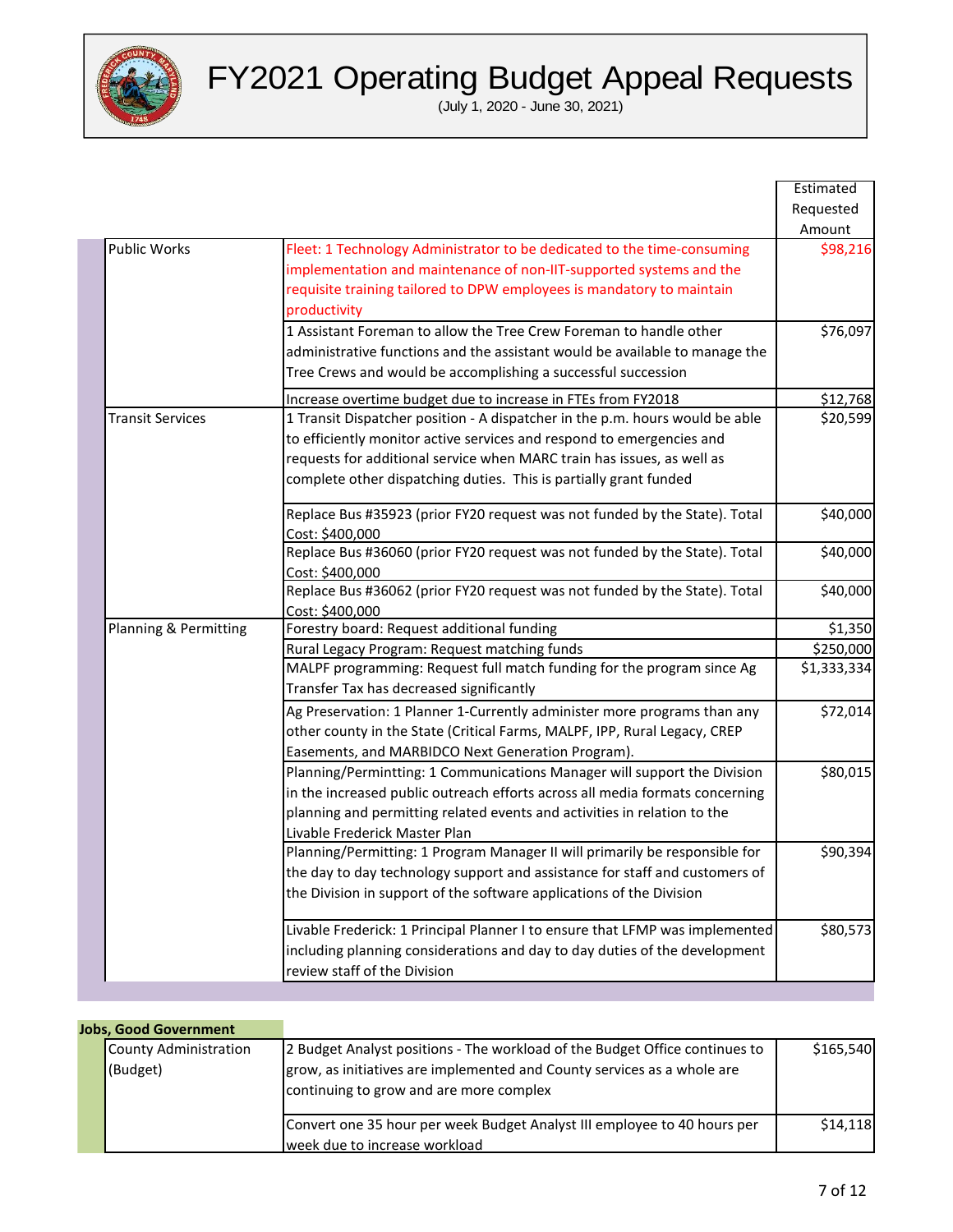

|                              |                                                                                | Estimated |
|------------------------------|--------------------------------------------------------------------------------|-----------|
|                              |                                                                                | Requested |
|                              |                                                                                | Amount    |
| <b>County Administration</b> | Office of Economic Development: 1 new Marketing Manager to support the         | \$100,433 |
| (Office of Economic          | workforce development and implementation of policies and programs that         |           |
| Developement)                | support job and business growth                                                |           |
|                              | Office of Economic Development: 1 Sr. Business Development Manager of          | \$80,573  |
|                              | Agriculture position-The Growth Opportunity Strategy recognizes Value-         |           |
|                              | added Agriculture as an emerging strength cluster, meaning that it is growing  |           |
|                              | and outperforming the nation in growth, we have seen a 92% increase in         |           |
|                              | Workforce Services: 1 Youth Program Specialist to provide career pathway       | \$83,765  |
|                              | and employment counseling assistance to youth ages 14-24 in Frederick          |           |
|                              | County                                                                         |           |
|                              | Workforce Services: Convert current Employment and Training Analyst from       | \$0       |
|                              | Temporary to Permanent. This will add 1.0 FTE to the budget. Funding will      |           |
|                              | come from temp staff budget line resulting in a net effect of 0 cost to the    |           |
|                              | general fund                                                                   |           |
|                              | Office of Economic Development: Request to continue funding a Part time        | \$18,144  |
|                              | non-benefitted employee to plan signature events                               |           |
|                              | Office of Economic Development: Implementation costs to include marketing      | \$35,000  |
|                              | materials, trade show booth displays, marketing materials specific to the      |           |
|                              | various industries in the County as well as for advertising and website        |           |
|                              | enhancements for the County's rebranding                                       |           |
| <b>County Administration</b> | Request to have a used fleet vehicle permanently assigned to the Office of     | \$4,210   |
| (Office of Sustainability    | Environmental Sustainability due to increased field visit requirements.        |           |
| and Environmental            | Request is for fleet charges & fuel only.                                      |           |
| Resources)                   |                                                                                |           |
| Circuit Court                | 1 Staff Attorney position - In regards to guardianship proceedings, new        | \$92,741  |
|                              | requirements are legally technical and time consuming and the workload has     |           |
|                              | increased since 2018                                                           |           |
|                              | Furniture for the Assignment Office in the Circuit Court to replace items that | \$55,954  |
|                              | are old, damaged and renovating a small area that will allow senior judge      |           |
|                              | space to sit, use a phone, and have access to a computer                       |           |
|                              |                                                                                |           |
|                              | Mediator Conference Room/Desk - Furniture & telephone for the part time        | \$11,544  |
|                              | non benefitted Mediator that was hired from a supplemental MACRO grant         |           |
|                              | Travel/Training funding - The Maryland Judiciary, Professional Development,    | \$2,500   |
|                              | has launched several programs for judiciary employees. All county paid         |           |
|                              |                                                                                |           |
|                              | supervisors and managers are required to attend a 15-month training            |           |
|                              | program, attend quarterly meetings in Annapolis for employees to network       |           |
|                              | with other jurisdictions, increase their knowledge, improve employee           |           |
|                              | performance, and increase morale                                               |           |
|                              | Request for the existing Courtsmart recording equipment/mixer in six           | \$11,000  |
|                              | courtrooms be connected to the video conferencing equipment. This              |           |
|                              | method will increase the sound quality being recorded in order for             |           |
|                              | transcripts and CDs of hearings as well as remote testimony                    |           |
|                              | Telephone & Office Supplies for new FY2020 grant funded position. Grant        | \$1,022   |
|                              | only covers personnel costs.                                                   |           |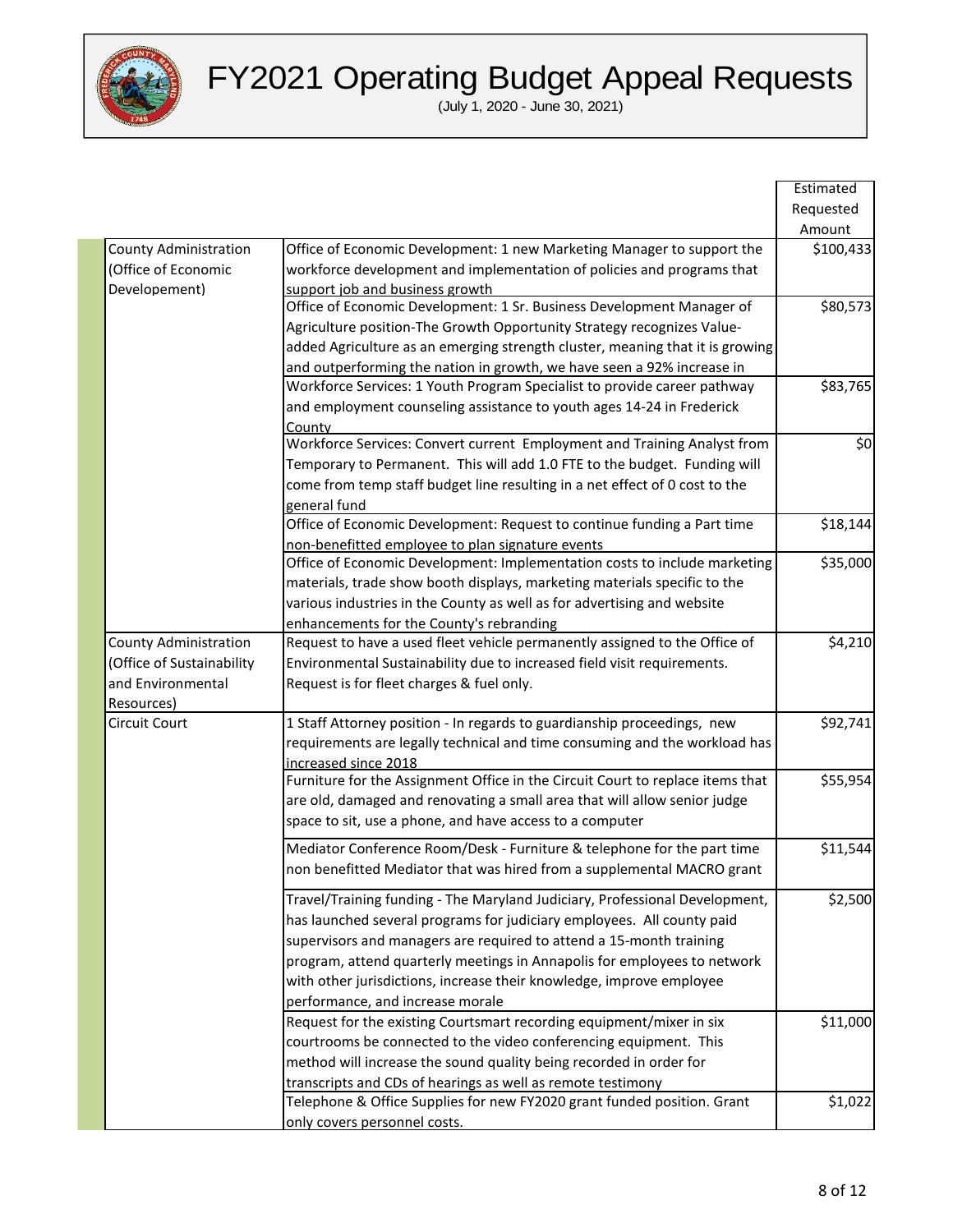

|                         |                                                                                                                  | Estimated |
|-------------------------|------------------------------------------------------------------------------------------------------------------|-----------|
|                         |                                                                                                                  | Requested |
|                         |                                                                                                                  | Amount    |
| Finance                 | Procurement: Funding is requested to subscribe to GovSpend.com which is a                                        | \$7,500   |
|                         | subscription service used by more than 10,000 government agencies to                                             |           |
|                         | notify vendors of bidding opportunities and to identify vendors that can                                         |           |
|                         | provide the goods/services required                                                                              |           |
|                         | Treasury: Convert one 35 hour per week position to 40 hours per week due                                         | \$8,854   |
|                         | to increase workload                                                                                             |           |
|                         | Procurement: 1 Procurement Analyst I position due to the increase in                                             | \$76,175  |
|                         | workload including additional bids and renewals and to follow procurement                                        |           |
|                         | guidelines                                                                                                       |           |
|                         | Risk Management: 1 Personal Identifiable Information Compliance Specialist                                       | \$84,697  |
|                         | position. This poistion will help implement and continue the                                                     |           |
|                         |                                                                                                                  |           |
|                         | recommendations from an audit on Personally Identifiable Information                                             |           |
| <b>Human Resources</b>  | 1 HR Administrator position dedicated to Training & Development - To assess                                      | \$89,036  |
|                         | organizational development needs; to create, design, develop, implement                                          |           |
|                         | and/or source training programs focusing on specific areas of knowledge to                                       |           |
|                         | support division needs; to develop and provide executive coaching; and to                                        |           |
|                         | assist employees to learn, improve upon or enhance existing skills                                               |           |
|                         |                                                                                                                  |           |
|                         | Part time (.625 FTE) Administrative Specialist IV position to provide timely                                     | \$25,790  |
|                         |                                                                                                                  |           |
|                         | and quality data management and administrative support that is critical to                                       |           |
|                         | HR administration due to increased workload<br>Convert one 35 hour per week position to 40 hours per week due to | \$11,899  |
|                         | increased workload                                                                                               |           |
|                         | Travel/Training: To faciliate more staff members to participate in training                                      | \$5,400   |
|                         | and development programs to build skills, learn new techniques, and                                              |           |
|                         |                                                                                                                  |           |
|                         | improve job performance in the ever-changing world of human resources                                            |           |
| Interagency Information | 1 Software Integrator Public Safety postion - This position will provide                                         | \$85,430  |
| Technology              | support for a growing list of agencies and a growing inventory of Mobile                                         |           |
|                         | Data Terminals (MDTs) requiring integration with the Computer Aided                                              |           |
|                         | Dispatch (CAD) system. Agencies requiring additional support include Fort                                        |           |
|                         | Detrick, Animal Control, Park Rangers, Highway, Brunswick Police, and                                            |           |
|                         | <b>Thurmont Police</b>                                                                                           |           |
|                         | 1 Software Integrator Land Management position - This position will provide                                      | \$81,715  |
|                         | application support for our new Land Management suite of applications and                                        |           |
|                         | our existing Treasury application.                                                                               |           |
|                         | 1 Software Integrator position - This poistion will address the increased                                        | \$83,930  |
|                         | technical and administrative burden realized as a result of the tremendous                                       |           |
|                         |                                                                                                                  |           |
|                         | county-wide growth in the number of network-installed video (surveillance)                                       |           |
|                         | cameras and electronic access points (door locks)                                                                |           |
|                         | Convert an existing Senior Software Integrator position into an IIT Functional                                   | \$15,462  |
|                         |                                                                                                                  |           |
|                         | Lead position for the Public Safety Team. This position will provide day-to-                                     |           |
|                         | day leadership / coordination of IIT teams, and drive the prioritization /                                       |           |
|                         | implementation of key projects and operational processes                                                         |           |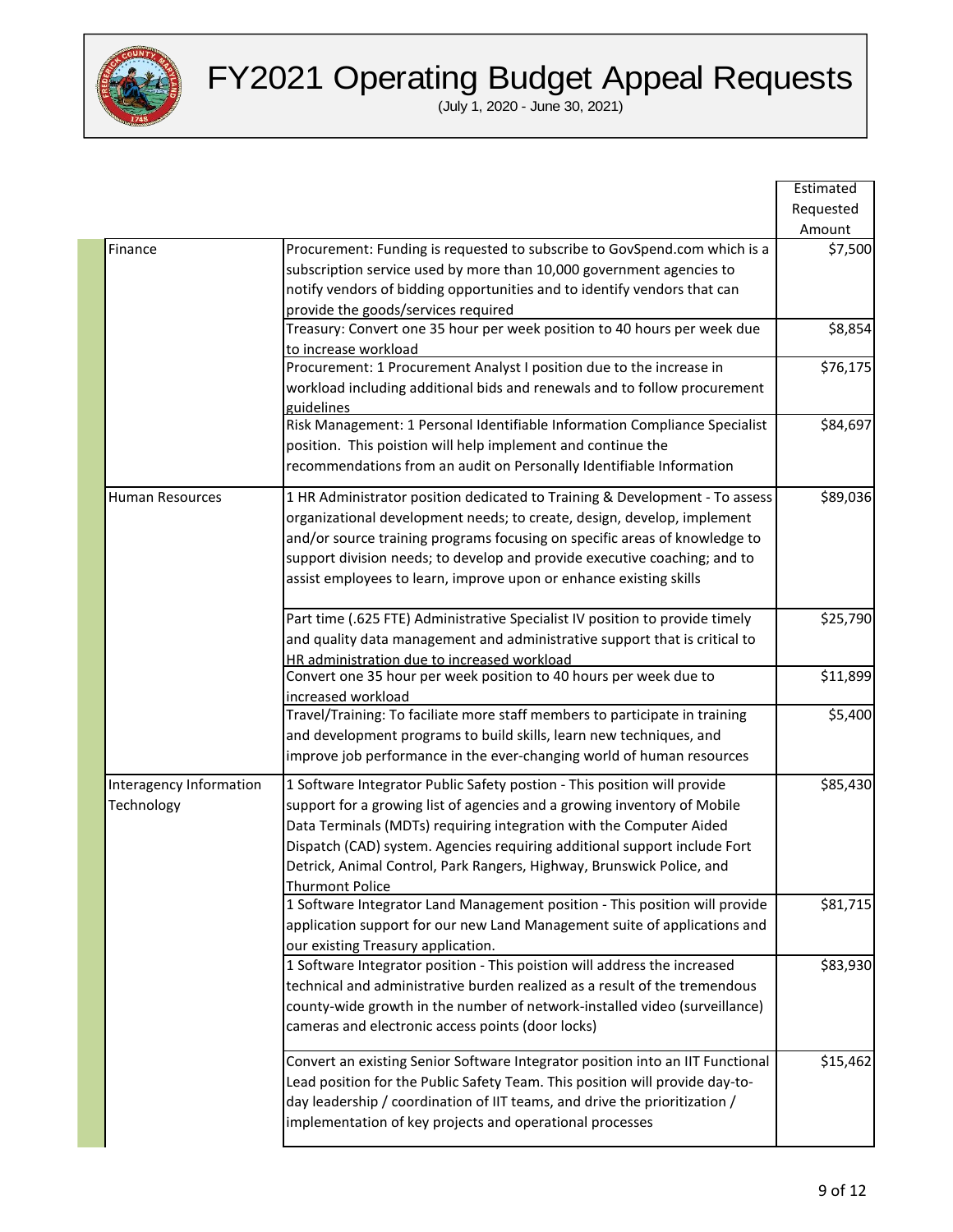

|                           |                                                                                      | Estimated |
|---------------------------|--------------------------------------------------------------------------------------|-----------|
|                           |                                                                                      | Requested |
|                           |                                                                                      | Amount    |
| Interagency Information   | 1 Associate Software Integrator position - This position will focus on Business      | \$88,031  |
| Technology                | Intelligence/Business Analytics. BI/BA solutions allow government                    |           |
|                           | organizations to put their data online, make data-driven decisions, operate          |           |
|                           | more efficiently, and share insights with citizens                                   |           |
|                           |                                                                                      |           |
|                           | 1 GIS Analyst position - This position will handle the increased workload            | \$84,530  |
|                           | associated with implementation or major upgrade of three major IT systems            |           |
|                           | across the County. These major systems, including Infor Land Management,             |           |
|                           | Computer Aided Dispatch (CAD), and a new Asset Management System,                    |           |
|                           | require or will require heavy involvement of the GIS team and its data<br>workflows. |           |
| Non-County Agencies       | DSS - Match for SNAP program grant                                                   | \$6,000   |
|                           | Asian American Health Fair sponsorship                                               | \$15,000  |
|                           | Not identified-unexpected items that may arise                                       | \$20,000  |
|                           | Frederick Art Club - Claire McCardell statue                                         | \$20,000  |
|                           | Maryland Ensemble Theatre-to continue Fun Company In-School program                  | \$25,000  |
|                           | and add the 4th Title 1 Elementary School to the FUN program                         |           |
|                           | 2nd Phase of Monocacy Watershed Assessment-Request from retirees of the              | \$33,000  |
|                           | National Oceanic & Atomospheric Administration                                       |           |
|                           | United Way 2020 ALICE report                                                         | \$10,000  |
|                           | Heritage Frederick-new and current FCPS programs                                     | \$15,000  |
|                           | Town of Thurmont-New Water Main and service-Old Pryor Rd                             | \$332,475 |
|                           | Town of Thurmont-Senior Center operating costs                                       | \$20,000  |
|                           | <b>Commission for Women-operating expenses</b>                                       | \$5,000   |
|                           | <b>Frederick Community Action Agency</b>                                             | \$250,000 |
|                           | Town of Emmitsburg - Sidewalk repairs                                                | \$101,749 |
|                           | Frederick Goes Purple-general operating expenses                                     | \$20,000  |
|                           | Second Change Wildlife Center-general operating expenses                             | \$9,000   |
| <b>Board of Elections</b> | Increase equipment cost that are purchased by the State and has a cost               | \$45,000  |
|                           | share requirement from the County                                                    |           |
|                           | Increase overtime for State employees for the presidential general election          | \$25,000  |
|                           | based on historical over-time related to this particular election                    |           |
|                           | Training of all election officials will be increasing as the 2020 General Election   | \$10,000  |
|                           | approaches. The increased emphasis on cybersecurity necessitates that                |           |
|                           | some of this professional training for the staff will be out of state.               |           |
|                           | Reclasses of State positions that were implemented by the State that the             | \$25,000  |
|                           | County is obligated to fund.                                                         |           |
| Personnel Non-            | To establish a budget for legal expenses related to personnel issues                 | \$115,000 |
| Departmental              |                                                                                      |           |
|                           | Request for \$30,000 to be used for the recognition program                          | \$30,000  |
|                           | Requesting additional funding to enhance in-house training. Through the HR           | \$100,000 |
|                           | appeal request, a FTE was requested for training & development, this budget          |           |
|                           | would help support the core functions                                                |           |
|                           | A contract to conduct a Dependent Eligibility Audit is proposed for our              | \$67,000  |
|                           | medical, dental and vision plans. An audit will ensure only those who meet           |           |
|                           |                                                                                      |           |
|                           | the County's eligibility requirements are enrolled.                                  |           |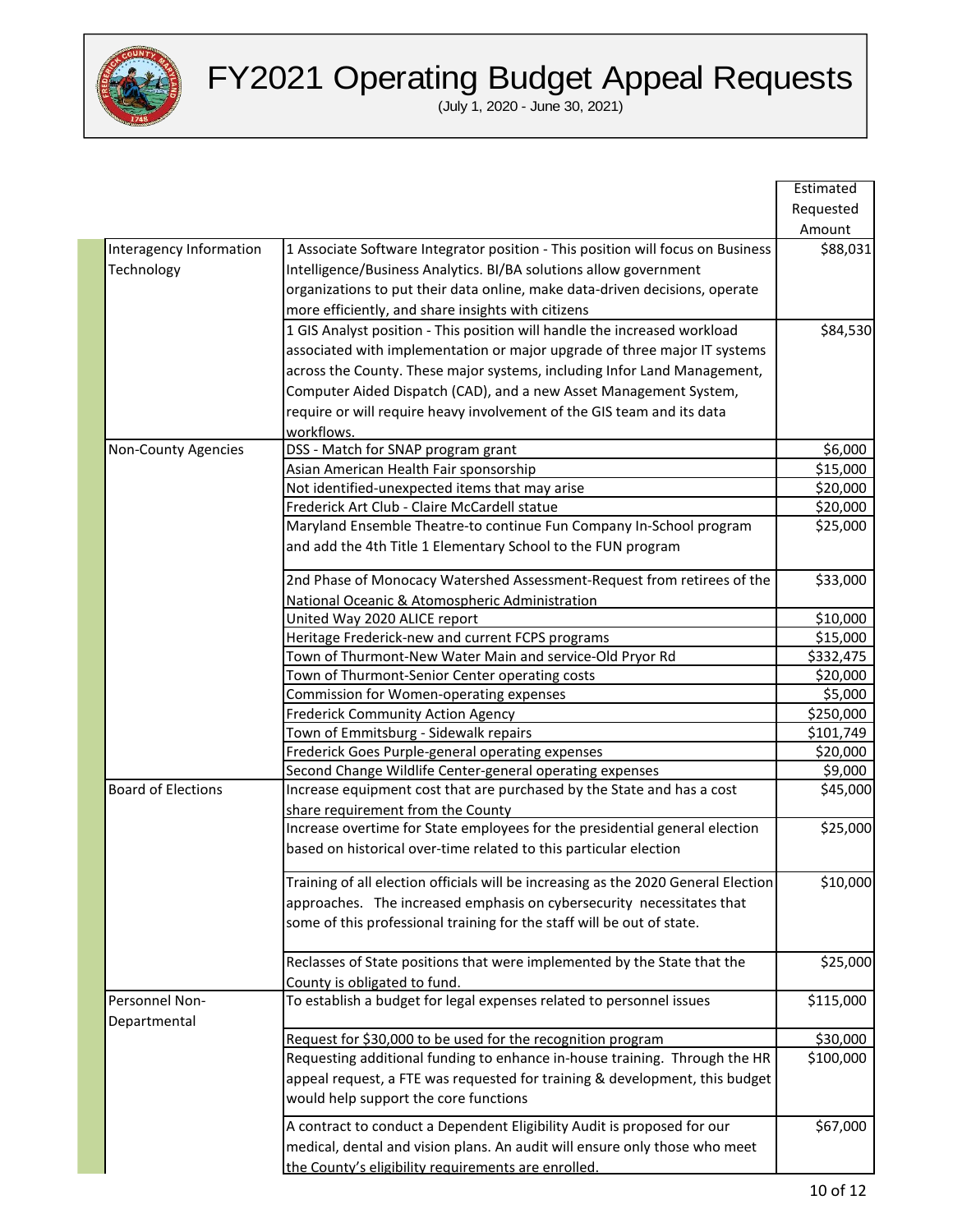

(July 1, 2020 - June 30, 2021)

|                                |                                                                                                                                                                                                                                                                                                              | Estimated   |
|--------------------------------|--------------------------------------------------------------------------------------------------------------------------------------------------------------------------------------------------------------------------------------------------------------------------------------------------------------|-------------|
|                                |                                                                                                                                                                                                                                                                                                              | Requested   |
|                                |                                                                                                                                                                                                                                                                                                              | Amount      |
| Personnel Non-<br>Departmental | Request additional contracted services to allow for more advertising in<br>professional and trade associations, attending job events in these areas, as<br>well as contracting with "Head Hunters" on occasion for positions that we<br>are not successful in generating well qualified pools of candidates. | \$150,000   |
| General                        | Merit for employees per HR policy (non-union)                                                                                                                                                                                                                                                                | \$3,400,000 |
|                                | COLA for employees per HR policy (non-union)                                                                                                                                                                                                                                                                 | \$1,250,000 |
|                                | Note: Salary increases for union employees are included in the budget for                                                                                                                                                                                                                                    |             |
|                                | negotiated terms                                                                                                                                                                                                                                                                                             |             |

Items in red are being shown as a request but will NOT be directly funded by the General Fund. They will either have a dedicated revenue source or will be funded in a different governmental fund.